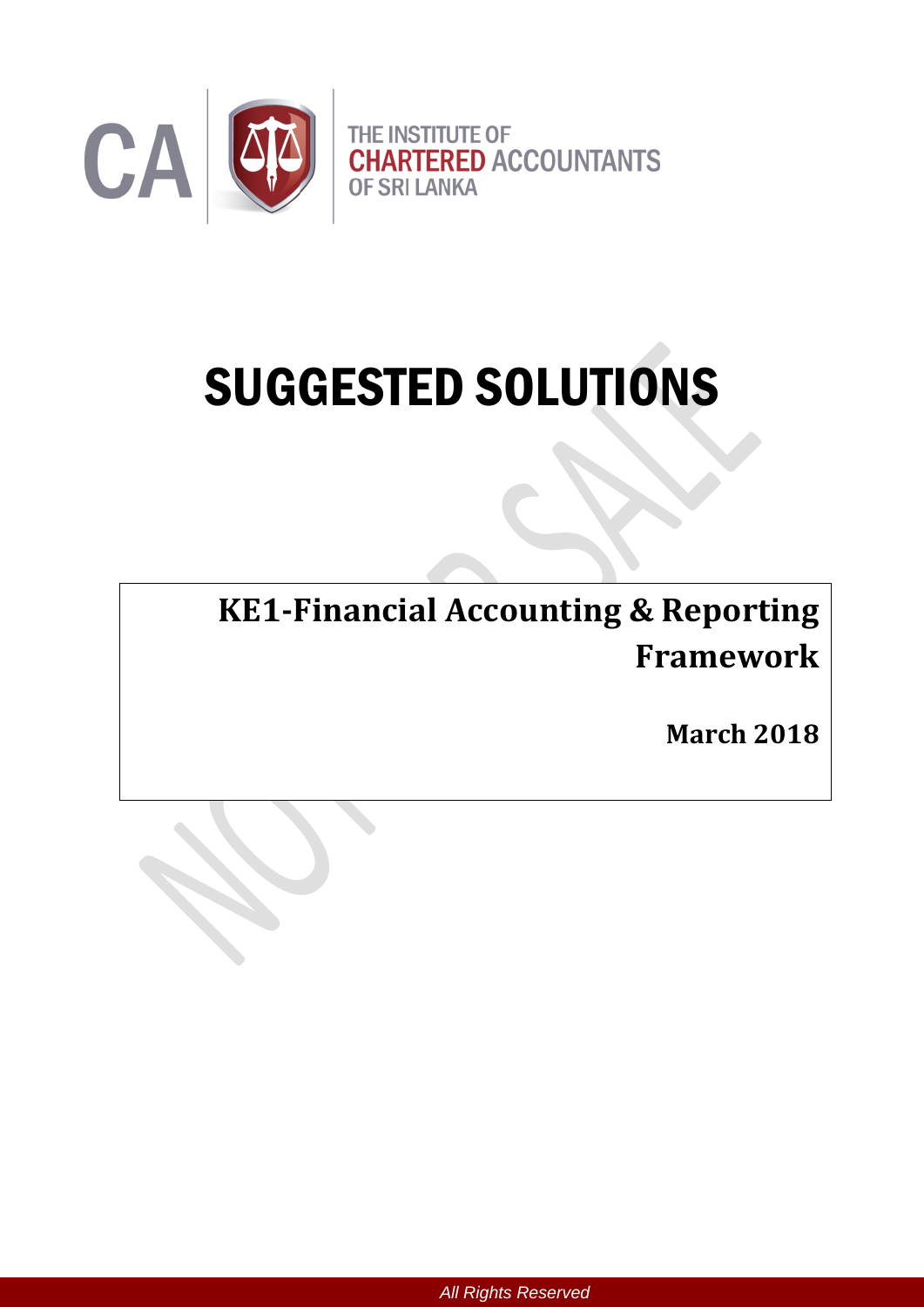## $O(f)$ வு $O(1)$

#### **விடை 01**

#### 1.1

கற்கை வெளிப்பாடு:  $1.1.3$ சரியான விடை: D

### 1.2

| கற்கை வெளிப்பா $\mathfrak{g}: 4.2.1$ |  |
|--------------------------------------|--|
| சரியான விடை: C                       |  |

#### 1.3

| கற்கை வெளிப்பாடு $:~1.2.5$ |  |  |
|----------------------------|--|--|
| சரியான விடை: A             |  |  |
|                            |  |  |

#### 1.4

கற்கை வெளிப்பா $6: 1.2.6$ **சரியான விடை: C** 

#### 1.5

| கற்கை வெளிப்பா $\mathfrak{G}$ : 2.1.1 |  |  |  |  |
|---------------------------------------|--|--|--|--|
| சரியான விடை: B                        |  |  |  |  |

#### 1.6

| சரியான விடை: B              |  |
|-----------------------------|--|
| கற்கை வெளிப்பா $(6: 2.5.1)$ |  |

#### 1.7

| கற்கை வெளிப்பா $(6: 2.6.1)$ |  |
|-----------------------------|--|
| சரியான விடை: D              |  |
|                             |  |

#### 1.8

```
கற்கை வெளிப்பாf_5 : 4.5.2rupahd tpil: B
```
#### 1.9

கற்கை வெளிப்பா $6: 4.1.2$ 

சரியான விடை: C

#### 1.10

கற்கை வெளிப்பா $6: 4.13.2$ 

சரியான விடை: **D** 

# $(2 \times 10 =$  மொத்தம்: 20 புள்ளிகள்)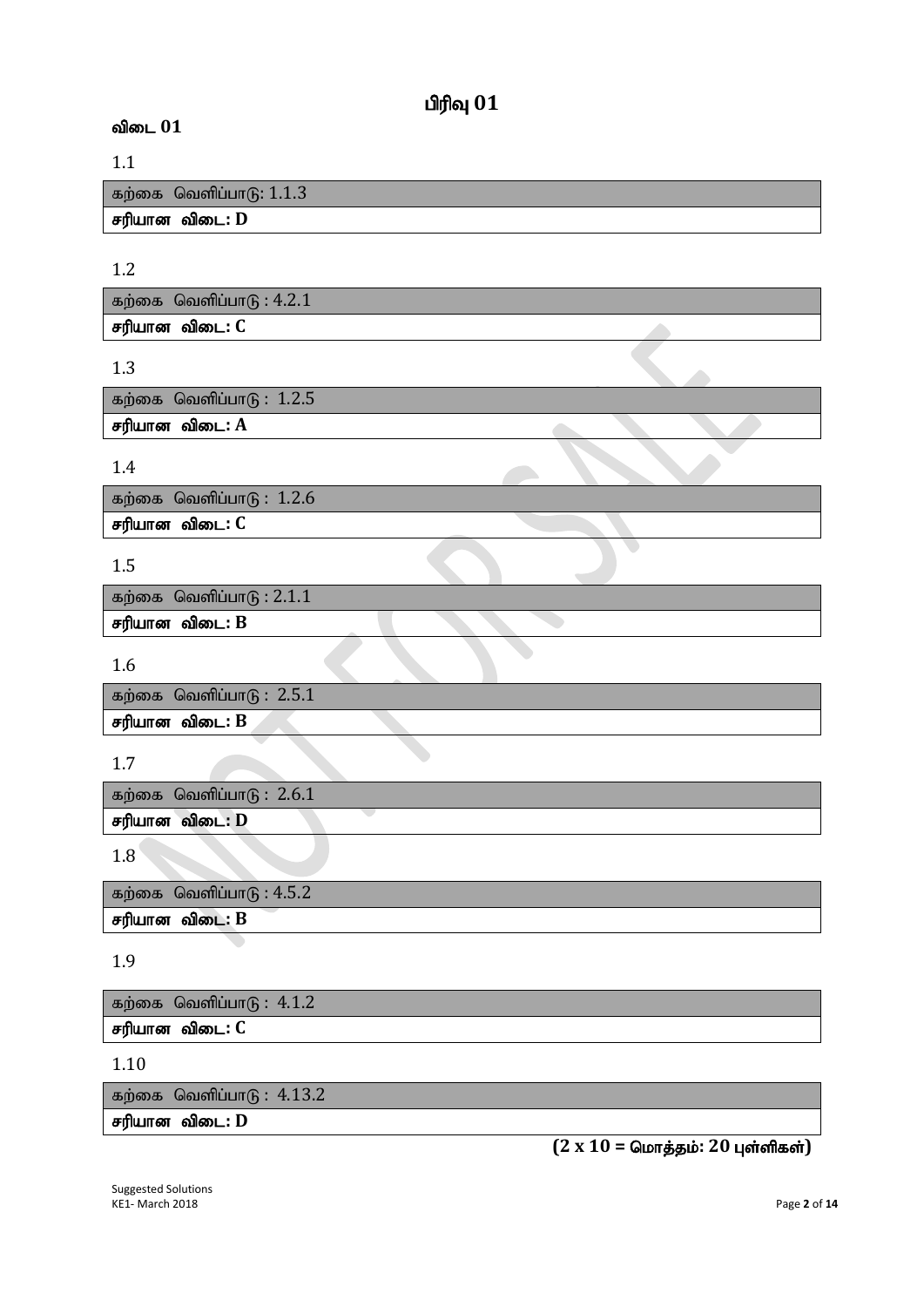2.1

#### கற்கை வெளிப்பா $f<sub>B</sub>$ : 1.1.1

- தனியுரிமை வியாபாரம், பங்குடமை ஆகியவற்றைவிட இடர் குறைந்த முதலீடு.
- பங்குதாரர்கள் எண்ணிக்கையில் வரையறைகள் இல்லை.
- நிதியை அதிகரிப்பது (பெறுவது) இலகுவானது.
- வியாபாரத்திற்கு வேறான சட்ட அடையாளம் (Separate legal identity)
- முதலீட்டாளர்களிடமிருந்து பிறருக்கு பங்குகளை மாற்றுவது இவகுவானது.
- வரி அனுகூலங்கள்

#### 2.2

கற்கை வெளிப்பா $6:1.1.1$ 

- அகக் கட்டுப்பாடுகளை மீளாய்வு செய்து அகக்கட்டுப்பாட்டு முறைமைக்கு தேவையான மேம்படுத்தல்களை பரிந்துரைத்தல்
- $\bullet$  அகக் கணக்காய்வுத் திட்டத்தினை மீளாய்வு செய்து அங்கீகரித்தல்
- அகக் கணக்காய்லு அணியினருக்கு வழிகாட்டல்களை வழங்குதல் .
- நிதிக்கூற்றுக்கள் பிரயோகிக்கக்கூடிய நிதியறிக்கையிடல் வேலைச்சட்டகத்திற்கு அமைய தயாரிக்கப்படுவதனை உறுதிசெய்தல்

#### 2.3

#### கற்கை வெளிப்பா $f<sub>B</sub> : 1.2.4$

- $(i)$  கம்பனியின் சொத்து அல்ல தொழிற்பாட்டுக் குத்தகையின்கீழ் வைத்திருக்கப்படும் கட்டிடம் கம்பனியால் கட்டுப்படுத்தப்படும் ஒரு வளம் அல்ல.
- $(ii)$  கம்பனியின் சொத்து வாடிக்கையாளரிடமிருந்து வருமதியாகவுள்ள தொகையானது மேற்கொள்ளப்பட்ட விற்பனை காரணமாக கம்பனியால் கட்டுப்படுத்தப்படுவதுடன், அந்த தொகை பெறப்படும்போது பொருளியற் பயன்கள் கம்பனிக்குப் பாய்கின்றது.
- (iii) முகவரின் சொத்து அல்ல முகவரினால் வைத்திருக்கப்படும் இந்தத் தொக்குகளில் விற்கப்படாதவை முதல்வருக்கு திருப்பி அனுப்பப்பட வேண்டியவை ஆதலினால் அவை முகவரினால் கட்டுப்படுத்தப்படுபவை அல்ல.

#### 2.4

#### கற்கை வெளிப்பாடு  $2.1.4$

விற்பனைத் திரும்பல் நாளேடு- சில காரணங்களுக்காக வாடிக்கையாளா் பொருட்களை திருப்பி அனுப்பும்போது வியாபாரத்தினால் ஏற்படுத்தப்படும் செலவுப்பதிவுக் குறிப்புக்களை பதிவுசெய்து தொகுப்பதற்காக பேணப்படும்.

கொள்வனவுத் திரும்பல் நாளேடு- வியாபாரம் அதன் வழங்குனருக்கு திருப்பியனுப்பிய பொருட்கள் தொடா்பில் வழங்குனரிடமிருந்து பெறும் செலவுப் பதிவுக் குறிப்புகளை பதிவுசெய்து தொகுப்பதற்கு பேணப்படும் நாளேடு.

காசேடு- காசுப் பெறுவனவகள் மற்றும் கொடுப்பனவுகளை பதிவுசெய்து தொகுப்பதற்கு பேணப்படும்  $n\pi$ ளேடு.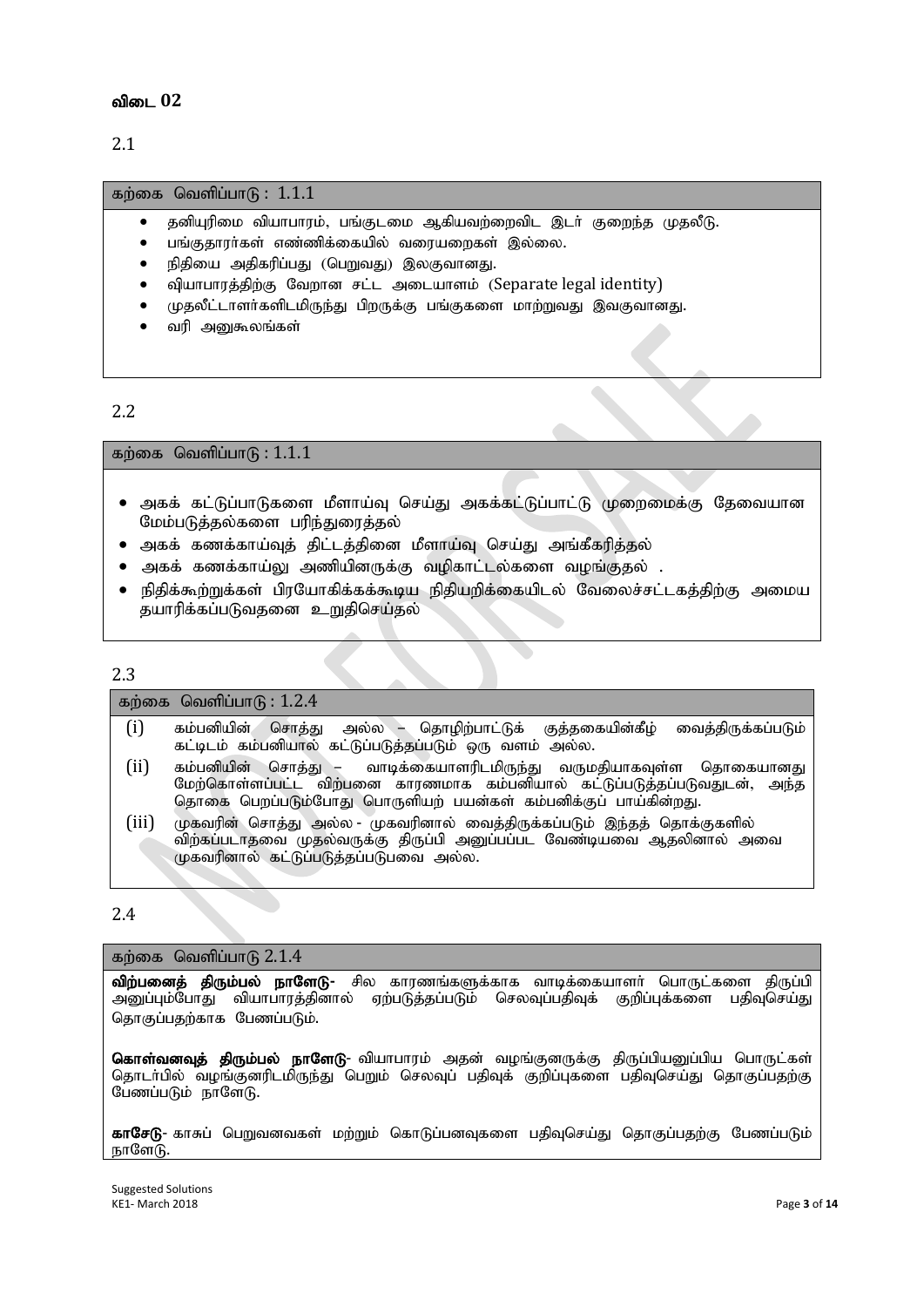|    | கற்கை வெளிப்பா $(6:2.3.2)$                                       |     |             |     |       |
|----|------------------------------------------------------------------|-----|-------------|-----|-------|
|    | வியாபார வருமதிக் கணக்கு -A<br>விற்பனைக் கணக்கு                   |     | Dr. $5,000$ | Cr. | 5,000 |
| Ĥ. | வியாபார சென்மதிகள்/வழங்குனர் K Dr. 4,500<br>கொள்வனவுத் திரும்பல் |     |             | Cr. | 4,500 |
|    | iii. காசு / வங்கி<br>வியாபார வருமதிகள்                           | Dr. | 2,000       | Cr. | 2,000 |

#### 2.6

| கற்கை வெளிப்பாடு : $2.6.2$                                               |
|--------------------------------------------------------------------------|
|                                                                          |
| சரியான வியபார வருமதிகள் மீதி:                                            |
|                                                                          |
| தனித்தனி வியாபார வருமதிகள் மீதிகளின் மொத்தம்<br>$\epsilon$ ҧபா 2,100,000 |
|                                                                          |
| உபபேரேட்டில் பதிவுசெய்யப்படாத அனுமதித்த கழிவு<br>ரூபா <u>(12,000)</u>    |
|                                                                          |
| சரியான வியாபார வருமதிகள் கட்டுப்பாட்டு கணக்கு மீதிரூபா 2,088,000         |
|                                                                          |
|                                                                          |
|                                                                          |

#### 2.7

கற்கை வெளிப்பா $f_5$ : 2.7.1

காசேட்டில் வாடிக்கையாளர் ஒருவரிடமிருந்து பெற்ற காசோலைத் தொகையை பதிவு செய்தலில் ஏற்படும் வழு. அதன்படி காசேட்டு மீதிக்கும் வங்கிக்கூற்று மீதிக்கும் இடையில் வித்தியாசத்தினை தோற்றுவித்துள்ளது.

காசேட்டில் பதிவுசெய்யப்படாத வங்கிக் கட்டணம். வங்கிக்கூற்றினை செவ்வை பார்த்த பின்னரே இது கம்பனிக்கு தெரிய வரும். எனவே, அதுவரையில் காசேட்டில் அந்த உருப்படி **பதியப்படாததன்** காரணமாக காசேட்டு மீதிக்கும் வங்கிக்கூற்று மீதிக்குமிடையில் வித்தியாசம் காணப்படும்.

காசோலையொன்று எழுதப்பட்டு, காசேட்டில் செலவுப்பதிவு செய்யப்பட்டு வழங்குனருக்கு வழங்கப்பட்டு இன்னும் கொடுப்பனவுக்கு சமா்ப்பிக்கப்படாதத காசோலை. எனவே, <mark>கால</mark> <mark>வித்தியாசம்</mark> காரணமாக காசேட்டு மீதிக்கும் வங்கிக்கூற்று மீதிக்குமிடையில் வித்தியாசம் ஏற்பட்டுள்ளது.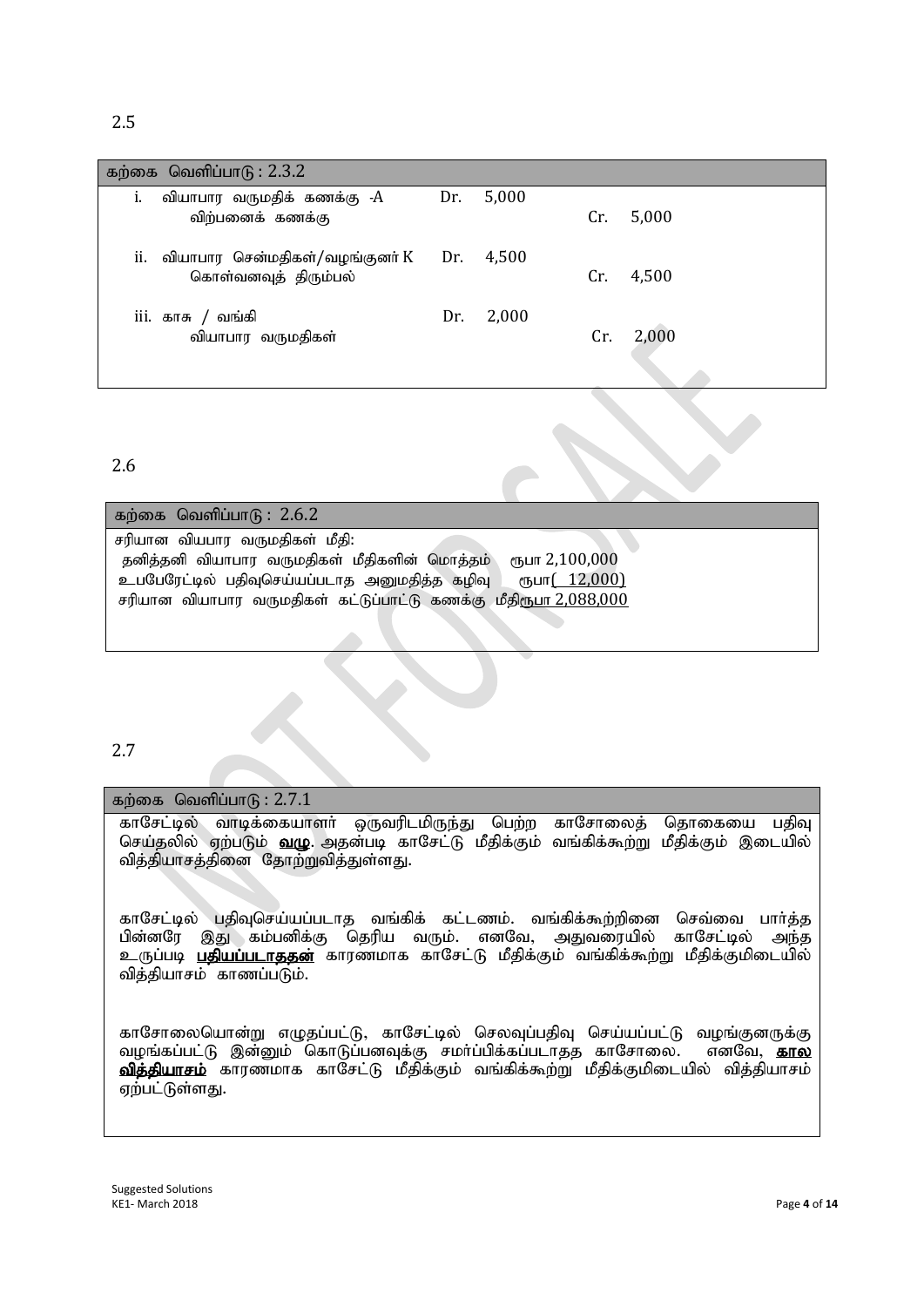#### 2.8

#### கற்கை வெளிப்பா $(6: 4.7.2)$

செம்மையாக்க நிகழ்வுகள்- அறிக்கையிடற்கால இறுதிக்கும் நிதிக்கூற்றுக்கள் வழங்கலுக்கு அங்கீகரிக்கப்படும் திகதிக்கும் இடையில் ஏற்படும், அறிக்கையிடற்கால இறுதியில் நிலவிய புறநிலைகளுக்கு சான்றாக அமையும் நிகழ்வுகள்

**செம்மையாக்கப்படாத நிகழ்வுகள்-** அறிக்கையிடற்கால இறுதிக்கும் நிதிக்கூற்றுக்கள்<br>வழங்குவதற்காக அங்கீகரிக்கப்படும் திகதிக்கும் இடையில் ஏற்படும், அறிக்கையிடற் ்அங்கீகரிக்கப்படும் காலத்தின் பின்னர் ஏற்பட்ட புறநிலைகளுக்கு சான்றாகவுள்ள நிகழ்வுகள்.

#### 2.9

கற்கை வெளிப்பா $f<sub>B</sub>: 4.6.5$ 

- $\bullet$  கடந்தகால நிகழ்வின் விளைவாக தற்கால கடப்பாடு இருத்தல் வேண்டும்
- கடப்பாட்டினை தீர்ப்பதற்கு பொருளியற் பயன்களை மாற்றும் தேவை சாத்தியமானதாக இருத்தல் வேண்டும்.
- கடப்பாடு பற்றிய நம்பகமான மதிப்பீட்டினை மேற்கொள்ளக்கூடியதாக இருத்தல் வேண்டும்.

#### 2.10

|           | கற்கை வெளிப்பாடு : $3.6.2$                                                                                                                   |
|-----------|----------------------------------------------------------------------------------------------------------------------------------------------|
|           | விகிதக் கணிப்பீடு                                                                                                                            |
| $\bullet$ | $ROCE =$<br>$*100 =$<br>125,000*100<br>$= 17.86\%$<br><u>வரி, வட்டிக்கு முன் இவலபம்</u><br>625,000+75,000<br>(உரிமையாண்மை + நீண்டகாலக் கடன்) |
|           | உரிமையாண்மை மீதான வருவாய்<br>நிகர இலாபம் $*100 =$<br>$77,250$ *100 = 12.36%<br>625,000<br>ஊரிமையாண்மை                                        |
|           | விரைவுச் சொத்து வீதம் = <u>ந.மு சொத்துக்கள்- தொக்குகள் = 375,000- 125,000 =</u> 1.43<br>175,000<br>நடைமுறைப் பரிப்புக்கள்                    |

#### $($ மொத்தம்:  $30$  புள்ளிகள்)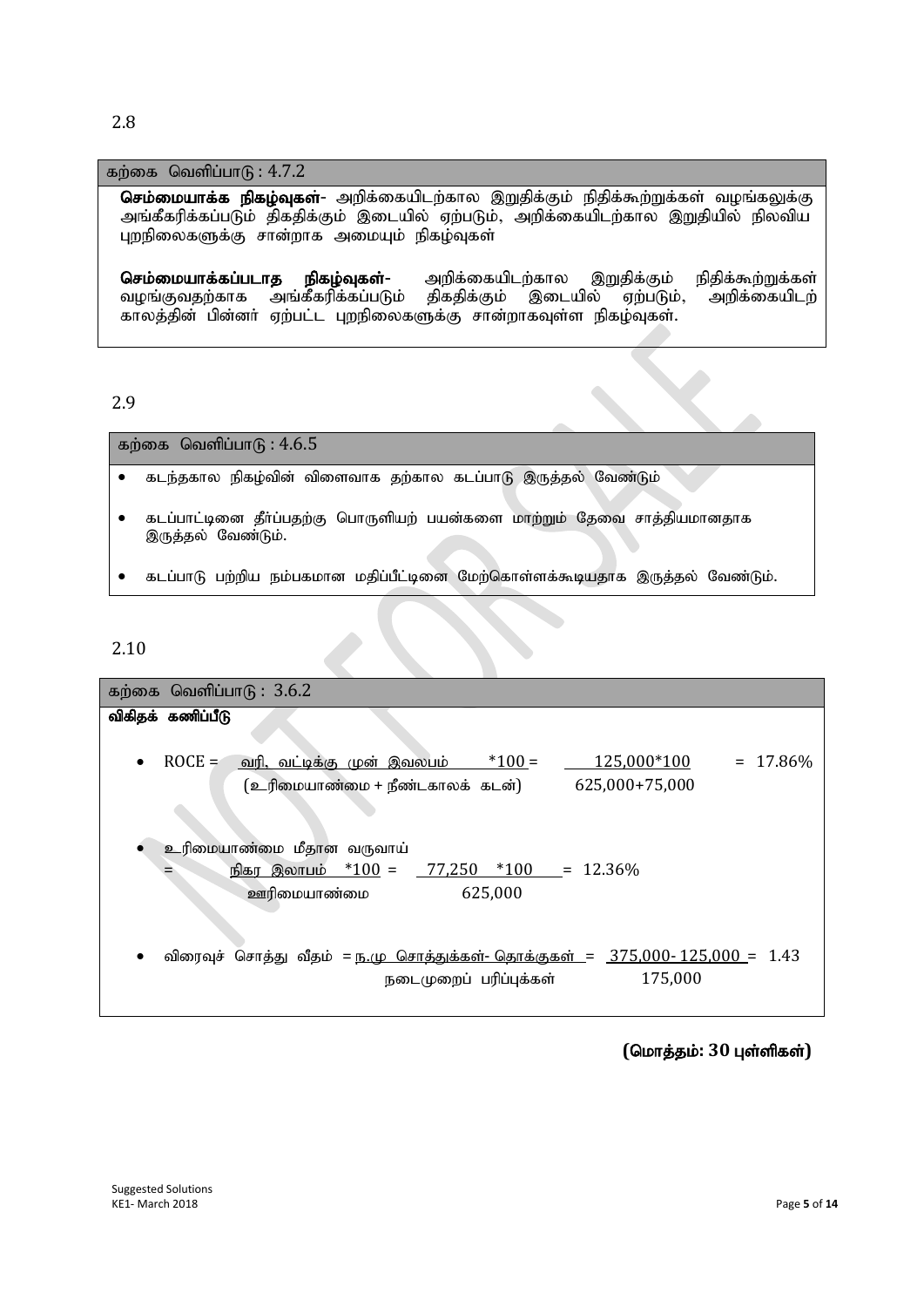# பிரிவு 2

#### விடை 03

கற்கை வெளிப்பாடு : 2.2.2 and 2.5.2

| (a)           | கணக்கீட்டு சமனபாடு மீதான தாக்கம்:<br>நடைமுறையல்லா<br>நடைமுறையல்லா பரிப்புக்கள் + நடைமுறைப் பரிப்புக்கள்                                                | சொத்துக்கள்<br>$\ddot{}$                                                                                                                                                 | நடைமுறைச்                 | சொத்துக்கள்                 | உரிமையாண்மை<br>=           |  |  |  |  |  |
|---------------|--------------------------------------------------------------------------------------------------------------------------------------------------------|--------------------------------------------------------------------------------------------------------------------------------------------------------------------------|---------------------------|-----------------------------|----------------------------|--|--|--|--|--|
| (i)           | N.C. Assets<br>$+800,000$                                                                                                                              | <b>C. Assets</b><br>$-200,000$                                                                                                                                           | <b>Equity</b><br>$=$      | N.C. Lability<br>$+400,000$ | C. Liability<br>$+200,000$ |  |  |  |  |  |
| (ii)<br>(iii) | $+1,400,000$                                                                                                                                           | $(1,100,000$ நடைமுறை அல்லது நடைமுறையல்லா பரிப்பின் கீழ் காட்டப்படலாம்.)<br>$+600,000$                                                                                    | $= +300000$<br>$=+60,000$ | $+1,100,000$                | $+ 540,000$                |  |  |  |  |  |
| (b)           | வழுக்களை திருத்துவதற்கு தேவையான நாட்குறிப்புப் பதிவுகள்:                                                                                               |                                                                                                                                                                          |                           |                             |                            |  |  |  |  |  |
| (i)           | வியாபார வருமதி கட்டுப்பாட்டு கணக்கு Dr. ரூ18,000<br><sub>(</sub> 18,000<br>விற்பனைக் கணக்கு<br>(தவிர்க்கப்பட்ட விற்பனை இப்போது கணக்கிற் கொள்ளப்பட்டது) |                                                                                                                                                                          |                           |                             |                            |  |  |  |  |  |
|               | ரு80,000<br>(ii)<br>வங்கிக் கணக்கு<br>Dr<br>СПБ80,000<br>வியாபார வருமதிகள்<br>Cr<br>(வாடிக்கையாளர் நேரடி வைப்பினை பதிவுசெய்தல்)                        |                                                                                                                                                                          |                           |                             |                            |  |  |  |  |  |
|               | வங்கிக் கணக்கு                                                                                                                                         | காட்சியறை வாடகைக் கணக்கு Dr ரூ30,000                                                                                                                                     | Cr                        | ரூ30,000                    |                            |  |  |  |  |  |
|               |                                                                                                                                                        | (காட்சியறை வாடகை நிலையியற் கட்டளைக் கொடுப்பனவை பதிவுசெய்தல்)                                                                                                             |                           |                             |                            |  |  |  |  |  |
|               |                                                                                                                                                        | (மாணவர் இதனை இரு பதிவுகளாக எழுதலாம்)                                                                                                                                     |                           |                             |                            |  |  |  |  |  |
| (iii)         | வழங்குனர் - SP கணக்கு Dr.                                                                                                                              | அனுமதித்த கழிவுக் கணக்கு<br>பெற்ற கழிவுக் கணக்கு<br>(பெற்ற கழிவு தொடர்பான வழுத் திருத்தம்)                                                                               | Cr.<br>Cr.                | ரு80,000                    | ரு40,000<br>ரு40,000       |  |  |  |  |  |
|               | வங்கிக் கணக்கு                                                                                                                                         | பகுதி (லை) க்கான மாற்று விடை<br>Dr<br>காட்சியறை வாடகைக் கணக்கு Dr<br>வியாபார வருமதியாளர் கணக்கு/சக்குரா<br>(வங்கிக் காசேட்டில் பதிவுசெய்யப்படாத ஊடசெயல்கள் பதியப்படுதல்) |                           | ரூ50,000<br>сть 30,000      | ரு80,000                   |  |  |  |  |  |
|               |                                                                                                                                                        |                                                                                                                                                                          |                           |                             | (மொத்தம்: 10 புள்ளிகள்)    |  |  |  |  |  |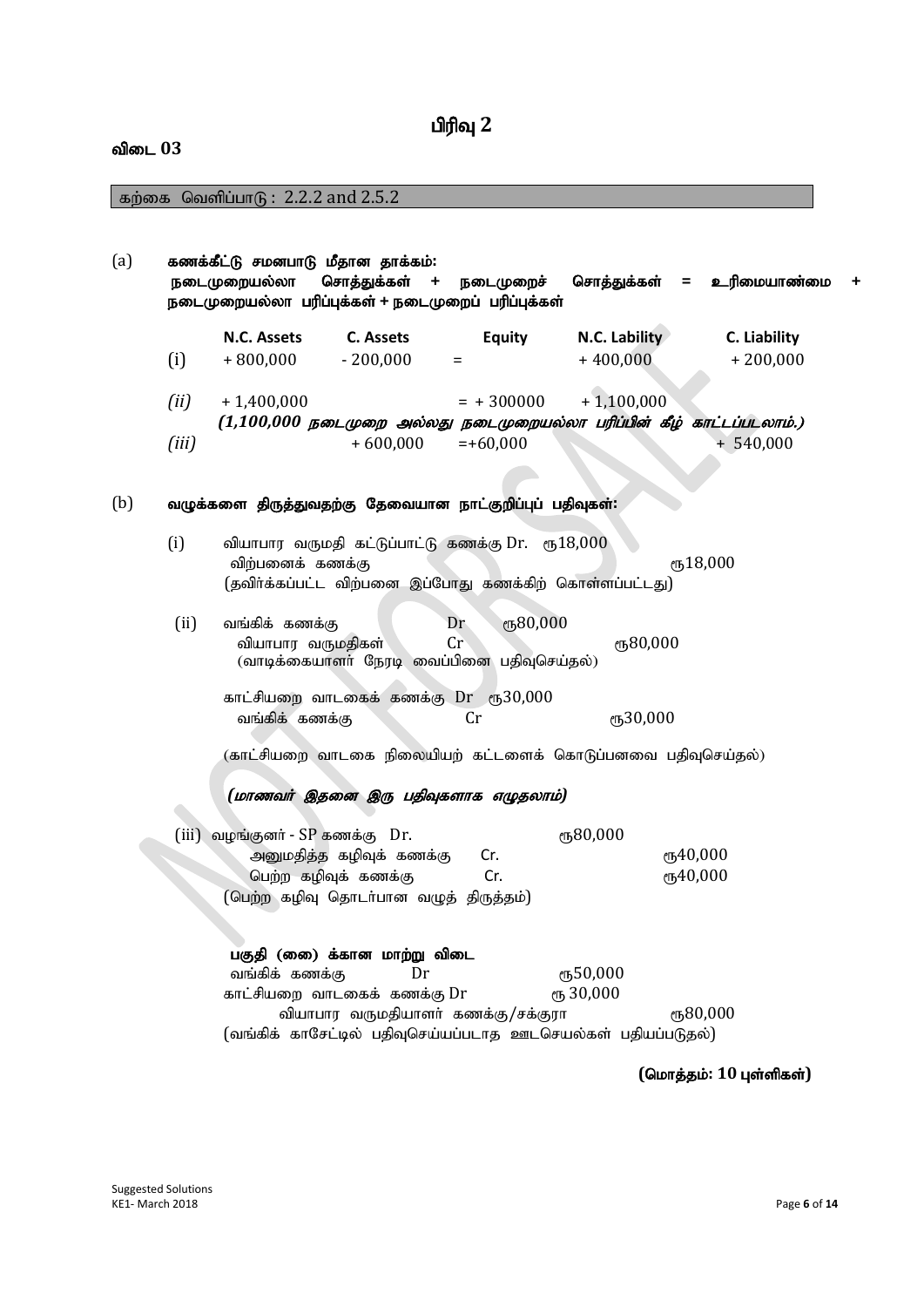கற்கை வெளிப்பா $6: 3.3.2$ 

#### (a)gfph;Tf; fzf;F

|                                                                     |         | தொகை(ரூபா) |
|---------------------------------------------------------------------|---------|------------|
| (திருத்திய இலாபத்திற்கு<br>திருத்திய நிகர இலாபம் (W1)<br>மாத்திரம்} | 980,000 |            |
| பங்காளர்கள் சம்பளம்-                                                |         |            |
| சுனில்- 25,000*12                                                   |         |            |
| அனில்- 30,000*12                                                    | 660,000 |            |
| மூலதனம் மீதான வட்டி-                                                |         |            |
| 35,000<br>சுனில்-                                                   |         |            |
| 21,000<br>அனில்-                                                    |         |            |
| 14,000<br>விபுல்-<br>-                                              | 70,000  | (730,000)  |
| இலாபப் பங்கு                                                        |         | 250,000    |
| சுனில்                                                              | 125,000 |            |
| அனில்                                                               | 75,000  |            |
| விபுல்                                                              | 50,000  |            |
|                                                                     |         |            |

| W1: திருத்திய நிகர இலாபக் கணிப்பு                           | ரிபா     |
|-------------------------------------------------------------|----------|
| நிகர இலாபம்                                                 | 972,500  |
| கழி: வட்டிச் செலவு (250,000*12%)                            | (30,000) |
| கூட்டு; வருமதியான காப்புறுதிக் கோரிக்கை (50,000*75%) 37,500 |          |
| திருத்திய நிகர இலாபம்                                       | 980,000  |
|                                                             |          |

(b)

பங்காளர் நடைமுறைக் கணக்கு

|                         | சுனில்  | அனில்   | விபுல்  |                   | சுனில்  | அனில்   | விபுல்  |
|-------------------------|---------|---------|---------|-------------------|---------|---------|---------|
| 01.01.2017<br>இல்       |         | 75,000  | 37,500  | 01.01.2017<br>இல் | 125,000 |         |         |
| மீதி                    |         |         |         | மீதி              |         |         |         |
| பற்றுக்கள்              | 100,000 | 170,000 | 60,000  | கடன் வட்டி        | 30,000  |         |         |
| உத்தரவாத                |         | 36,000  |         | சம்பளம்           | 300,000 | 360,000 |         |
| இலாபம்                  |         |         |         |                   |         |         |         |
|                         |         |         |         | மீதான<br>மூலதனம்  | 35,000  | 21,000  | 14,000  |
|                         |         |         |         | வட்டி             |         |         |         |
|                         |         |         |         | இலாபப் பங்கு      | 125,000 | 75,000  | 50,000  |
| கீ.கொ.செ<br>மீதி        | 515,000 | 175,000 | 2,500   | உத்தரவாத          |         |         | 36,000  |
|                         |         |         |         | இலாபம்            |         |         |         |
|                         | 615,000 | 456,000 | 100,000 |                   | 615,000 | 456,000 | 100,000 |
| (மொத்தம்: 10 புள்ளிகள்) |         |         |         |                   |         |         |         |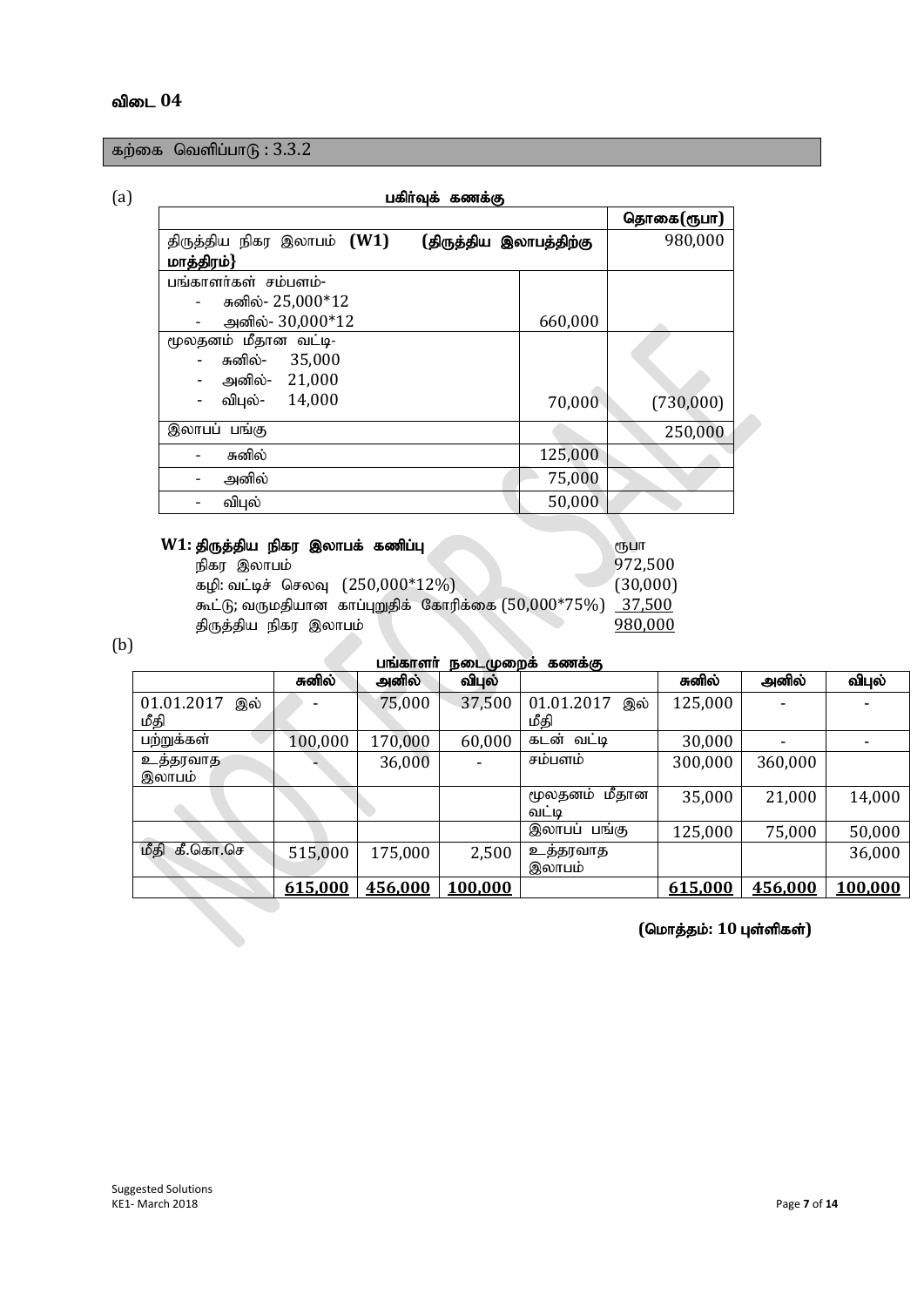கற்கை வெளிப்பா $6: 3.5.2$ 

#### $(i)$  சரத்தின்  $31.12.2017$  இல் முடிவடைந்த காலாண்டிற்கான வருமானக் கூற்று

|                                              | ரூபா         | ரூபா      |
|----------------------------------------------|--------------|-----------|
| விற்பனை (3,800 + 420)                        |              | 4,220,000 |
| கழி: விற்பனைக்  கிரயம்                       |              |           |
| ஆரம்பத் தொக்கு                               | nil          |           |
| கூட்டு: கொள்வனவு (W2)                        | 3,400,000    |           |
| கழி: இறுதித் தொக்கு                          | (465,000)    | 2,935,000 |
| மொத்த இலாபம்                                 |              | 1,285,000 |
| கழி: செலவுகள்                                |              |           |
| சும்பளம் 30,000 + 15,000 (உரிமையாளர்)        | (45,000)     |           |
| வாடகை 8,000 + 4,000 (அட்டறு) + 12,000 (வாடகை | (24,000)     |           |
| வைப்பு)                                      |              |           |
| தேய்மானம் 600,000 @ 20% * 3/12               | (30,000)     |           |
| வங்கிக் கட்டணம்                              | (2,000)      |           |
| பதிவழிக்கப்பட்ட அறவிடமுடியாக் கடன்           | $(10,\!000)$ |           |
| ஏனைய செலவு 584,000 + 12,000 (உரிமையாளர்)     | (596,000)    | (707,000) |
| காலாண்டிற்கான நிகர இலாபம்                    |              | 578,000   |
|                                              |              |           |

#### $(ii)$  31.12.2017 இல் நிதிநிலைக் கூற்று

|                                              | ரூபா          | ரூபா      |
|----------------------------------------------|---------------|-----------|
| நடைமுறையல்லாச் சொத்துக்கள்                   |               |           |
| அலுவலக உபகரணம் $600,000$ - $30,000$ (தேய்மா) |               | 570,000   |
| நடைமுறைச் சொத்துக்கள்                        |               |           |
| தொக்கு                                       | 465,000       |           |
| (W1)<br>வியாபார வருமதிகள்                    | 422,000       |           |
| வாடகை முற்பணம் 48,000 – 12,000               | 36,000        |           |
| தளபாடத்திற்கு செலுத்திய முற்பணம்             | 15,000        |           |
| வங்கி மீதி 411,000 – 320,000                 | 91,000        | 1,029,000 |
| மொத்தச் சொத்துக்கள்                          |               | 1,599,000 |
|                                              |               |           |
| உரிமையாண்மை                                  |               |           |
| உரிமையாளா் கணக்கு:                           |               |           |
| ஆரம்ப மூலதனம்                                |               | 900,000   |
| காசு எடுப்பனவுகள்                            | $[290,\!000]$ |           |
| அடைந்த வியாபார செலவுகள் $15,000 + 12,000$    | (27,000)      | (263,000) |
| காலாண்டிற்கான இலாபம்                         |               | 578,000   |
|                                              |               | 1,215,000 |
| நடைமுறைப் பரிப்புக்கள்                       |               |           |
| வியாபார சென்மதிகள்                           |               | 380,000   |
| அட்டுறு செலவுகள் - வாடகை                     |               | 4,000     |
| மொத்த உரிமையாண்மையும் பரிப்புக்களும்         |               | 1,599,000 |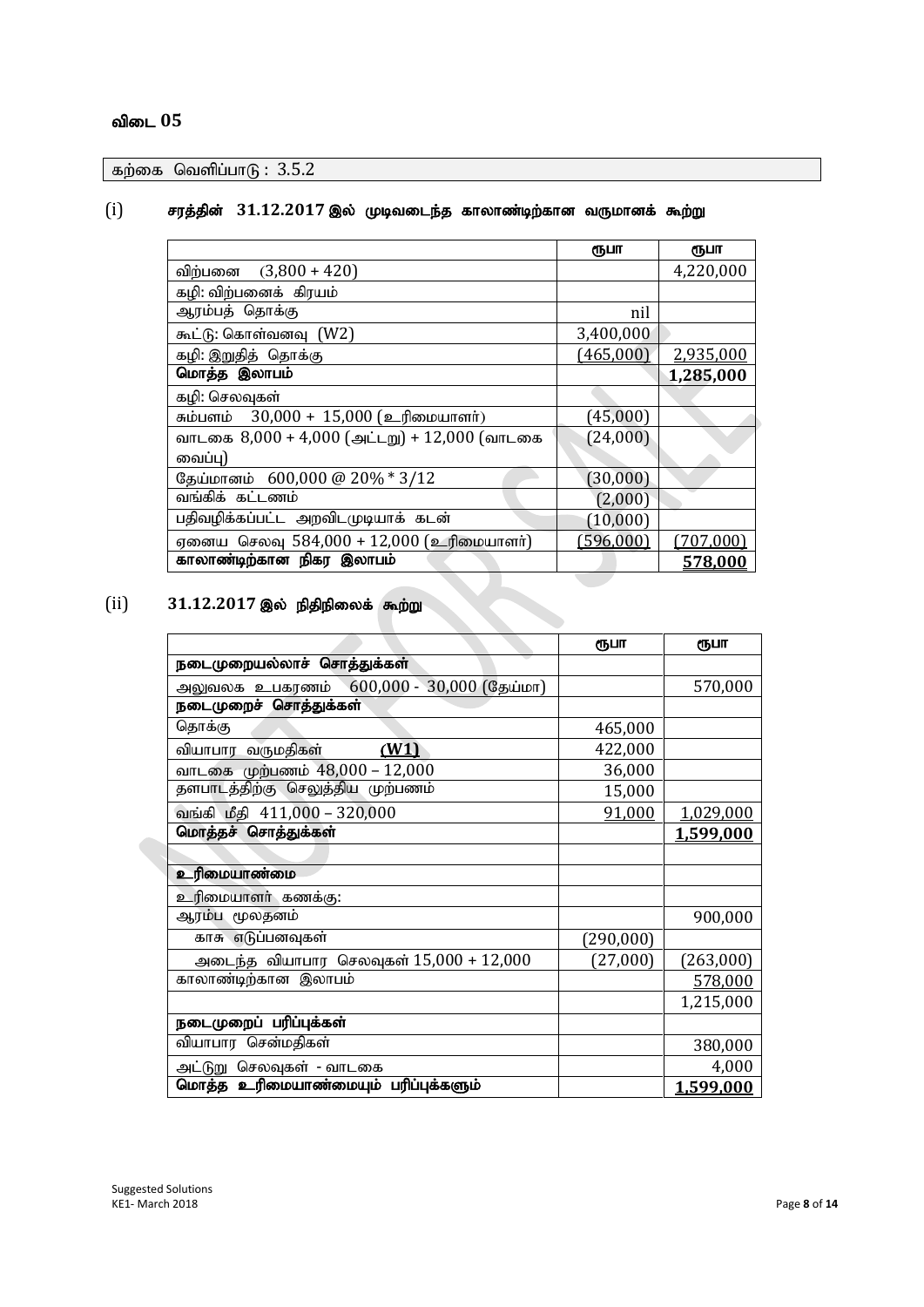#### செயன்முறைகள்:

#### **(W1)**

#### ,<br>வியாபார வருமதிகள் கட்டுப்பாட்டுக் கணக்கு

|                                 | தொகை (ரூபா) |
|---------------------------------|-------------|
| மீதி மு/கொ/வ                    | nil         |
|                                 |             |
| காலாண்டில் விற்பனை              | 4,220,000   |
| திரும்பிய காசோலை                | 12,000      |
| வாடிக்கையாளரிடமிருந்து பெறுவனவு | (3,800,000) |
| பதிவழித்த அறவிடமுடியாக் கடன்    | (10,000)    |
| கீ/கொ/செ<br>மீதி                | 422,000     |
|                                 |             |
|                                 | 4,232,000   |

#### (W2) வியாபாரச் சென்மதிகள் கட்டுப்பாட்டக் கணக்கு

|                              | தொகை (ரூபா) |
|------------------------------|-------------|
| மீதி மு/கொ/வ                 | nil         |
|                              |             |
| காலாண்டில் கொள்வனவு          | 3,400,000   |
| வழங்குனருக்கு செலுத்திய தொகை | (2,700,000) |
|                              |             |
| சமா்ப்பிக்கப்படாத காசோலை     | (320,000)   |
| கீ/கொ/செ                     | 380,000     |

#### *(மொத்தம் 10 புள்ளிகள்)*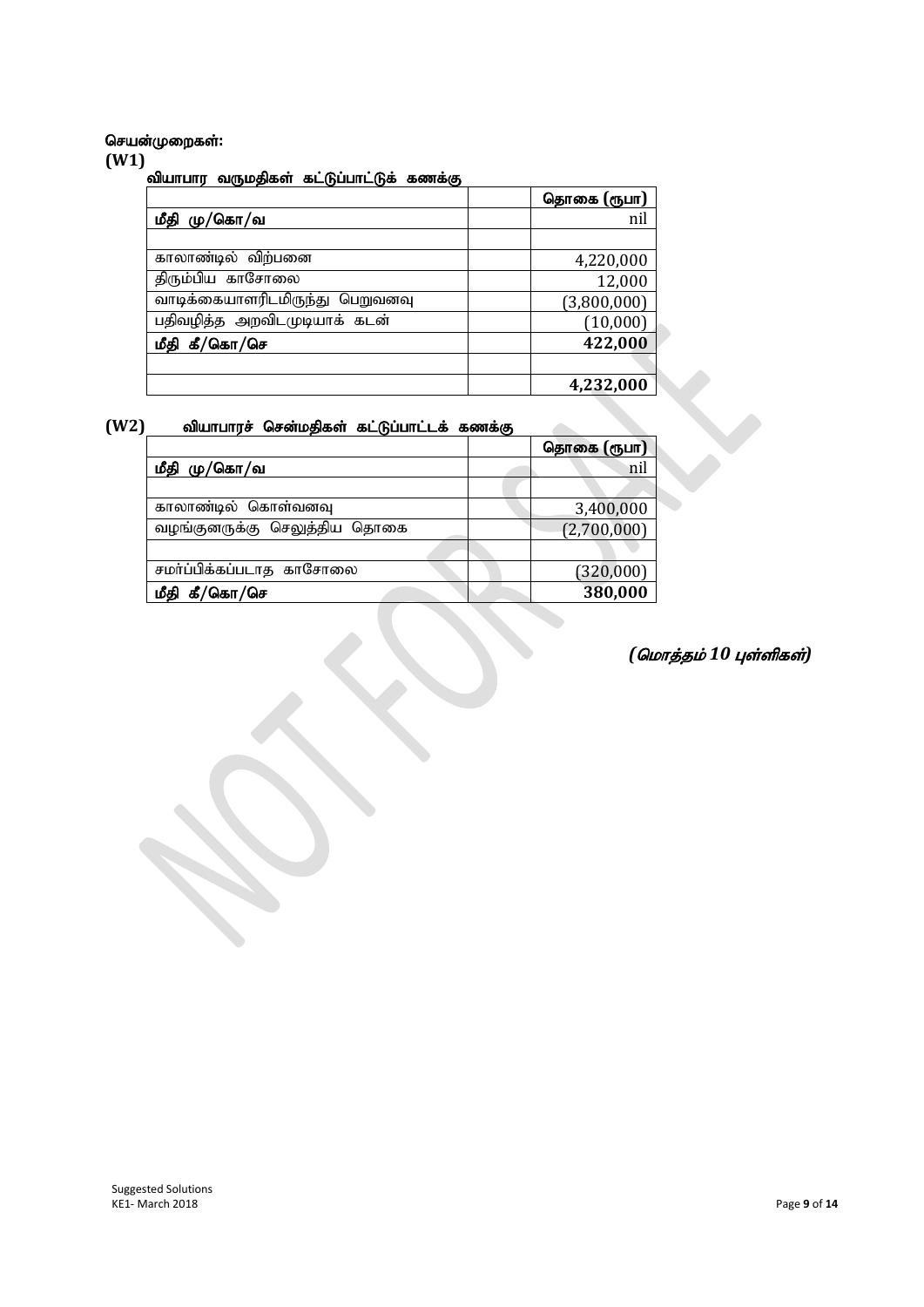#### விடை 06

கற்கை வெளிப்பா $f<sub>b</sub>$ : 4.4.2

#### வரையறுக்கப்பட்ட சிசில் (தனியாா்) கம்பனி

 $31\,$ டிசம்பர்  $2017\,$ இல் முடிவடைந்த ஆண்டிற்கான காசுப் பாய்வுக் கூற்று

|                                                              | தொகை (ரூபா)   |
|--------------------------------------------------------------|---------------|
| வரிக்கு முன் இலாபம்                                          | 770,320       |
| தேய்மானம்                                                    | 228,820       |
| பெற்ற வட்டி                                                  | 52,000        |
| செலுத்திய வட்டி                                              | 29,850        |
| தொக்குகளில் (அதிகரிப்பு)/ வீழ்ச்சி                           | (451,000)     |
| வியாபார வருமதிகளில் (அதிகரிப்பு)/ வீழ்ச்சி                   | 173,280       |
| வியாபார சென்மதிகளில் அதிகரிப்பு / (வீழ்ச்சி)                 | (512, 373)    |
| அட்டுறு செலவுகளில் அதிகரிப்பு / (வீழ்ச்சி)                   | (9,050)       |
| தொழிற்பாட்டு செயற்பாடுகளிலிருந்து பிறப்பிக்கப்பட்ட காசு      | 177,847       |
| பெற்ற வட்டி                                                  | 52,000        |
| செலுத்திய வட்டி                                              | 29,850)       |
| செலுத்திய வரி<br>(W1)                                        | 65,350        |
| தொழிற்பாட்டு செயற்பாடுகளிலிருந்து பிறப்பிக்கப்பட்ட நிகர காசு | 134,647       |
| முதலீட்டு செயற்பாடுகளிலிருந்தான காசுப்பாய்வுகள்              |               |
| ஆதனம், பொறி மற்றும் உபகரண கொள்வனவு                           | 138,850)      |
| மேற்கொள்ளப்பட்ட முதலீடு                                      | (1,000,000)   |
| முதலீட்டு செயற்பாடுகளிலிருந்தான நிகர காசுப்பாய்வுகள்         | (1, 138, 850) |
| நிதியளிப்பு செயற்பாடுகளிலிருந்தான காசுப்பாய்வுகள்            |               |
| பங்குகள் வழங்கல்                                             | 1,500,000     |
| கடன் மீள்கொடுப்பனவு                                          | (450, 867)    |
| நிதியளிப்பு செயற்பாடுகளிலிருந்தான நிகர காசுப்பாய்வுகள்       | 1,049,133     |
| காசு மற்றும் காசுச் சமானங்களில் அதிகரிப்பு                   | 44,930        |
| $01$ ஜனவரி $2017$ இல் காசும் காசுச் சமானங்களும்              | 420,300       |
| 31 டிசம்பர் 2017 இல் காசும் காசுச் சமானங்களும்               | 465,230       |

| W <sub>1</sub> | வருமானவரி சென்மதிக் கணக்கு | தொகை (ரூபா) |
|----------------|----------------------------|-------------|
|                | மீதி மு/கொ/வ               | 17,800      |
|                | வருமானவரி ஏற்பாடு          | 74,000      |
|                | கழி: செலுத்திய வருமான வரி  | (65, 350)   |
|                | மீதி கீ/கொ/செ              | 26,450      |

 $($ மொத்தம்: 10 புள்ளிகள்)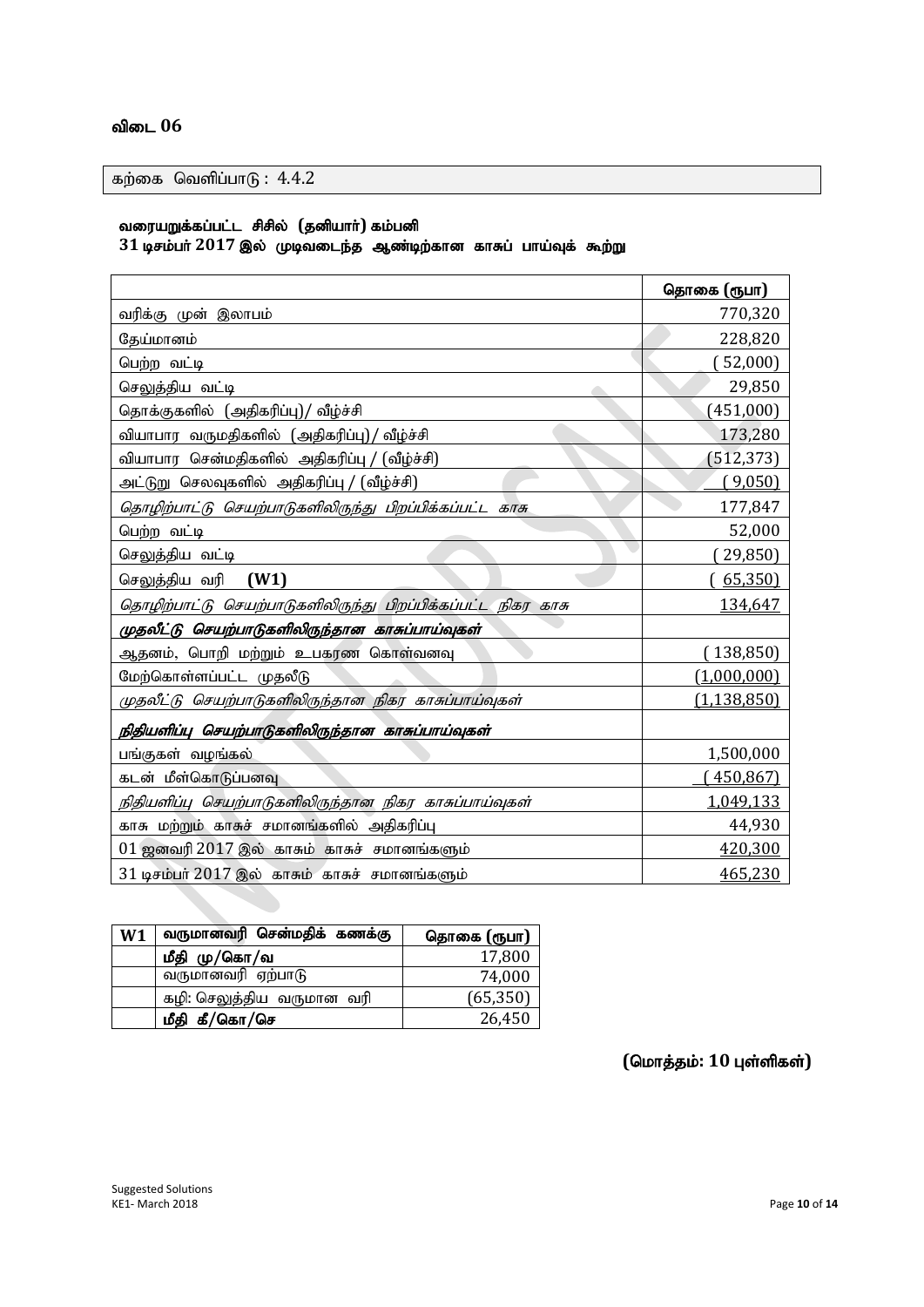#### $\mathbf{a}$ ிடை  $07$

கற்கை வெளிப்பா $6\quad 3.2.3$ 

#### (a) (i)

#### **ஈ-நெற் PLC**

| $31$ டிசம்பர் $2017$ இல் முடிவடைந்த ஆண்டிற்கான முற்றடக்க வருமானக் கூற்று |            |                |  |
|--------------------------------------------------------------------------|------------|----------------|--|
|                                                                          | ரூபா.000   |                |  |
| வருமானம்                                                                 | 780,970    |                |  |
| விற்பனைக் கிரயம்                                                         | (591, 436) | W1             |  |
| மொத்த இலாபம்                                                             | 189,534    |                |  |
|                                                                          |            |                |  |
| ஏனைய வருமானம்                                                            | 3,485      | W <sub>2</sub> |  |
|                                                                          |            |                |  |
| நிருவாகச் செலவுகள்                                                       | (48, 950)  |                |  |
| $(45,300+1,200+2,450)$                                                   |            |                |  |
| வினியோகச் செலவுகள்                                                       | (10, 970)  |                |  |
| நிதிக் கிரயம் (4,302+514)                                                | (4,816)    |                |  |
|                                                                          |            |                |  |
| வரிக்கு முன் இலாபம்                                                      | 128,283    |                |  |
| வரிச் செலவு (3,700+357 + 6,730)                                          | (10, 787)  |                |  |
| வரிக்குப் பின் இலாபம்                                                    | 117,496    |                |  |
|                                                                          |            |                |  |

(ii)

#### **ஈ-நெற் PLC**

# ் 31 டிசம்பர் 2017 இல் நிதிநிலைக் கூற்று

|                                | ரூபா 000       |    |
|--------------------------------|----------------|----|
| நடைமுறையல்லாச் சொத்துக்கள்     |                |    |
| ஆதனம், பொறி மற்றும் உபகரணம்    | 533,675        | W6 |
| குத்தகைச் சொத்துக்கள்          |                | W4 |
| $(2,400-2,400+4,626-1,156)$    | <u>3,470</u>   |    |
|                                | 537,145        |    |
| நடைமுறைச் சொத்துக்கள்          |                |    |
| தொக்கு                         | 4,750          |    |
| வியாபார வருமதிகள்              | 14,560         |    |
| வங்கி மீதி                     | 39,800         |    |
|                                | 59,110         |    |
| மொத்தச் சொத்துக்கள்            | <u>596,255</u> |    |
|                                |                |    |
| உரிமையாண்மையும் பரிப்புக்களும் |                |    |
| உரிமையாண்மை                    |                |    |

Suggested Solutions KE1- March 2018 Page **11** of **14**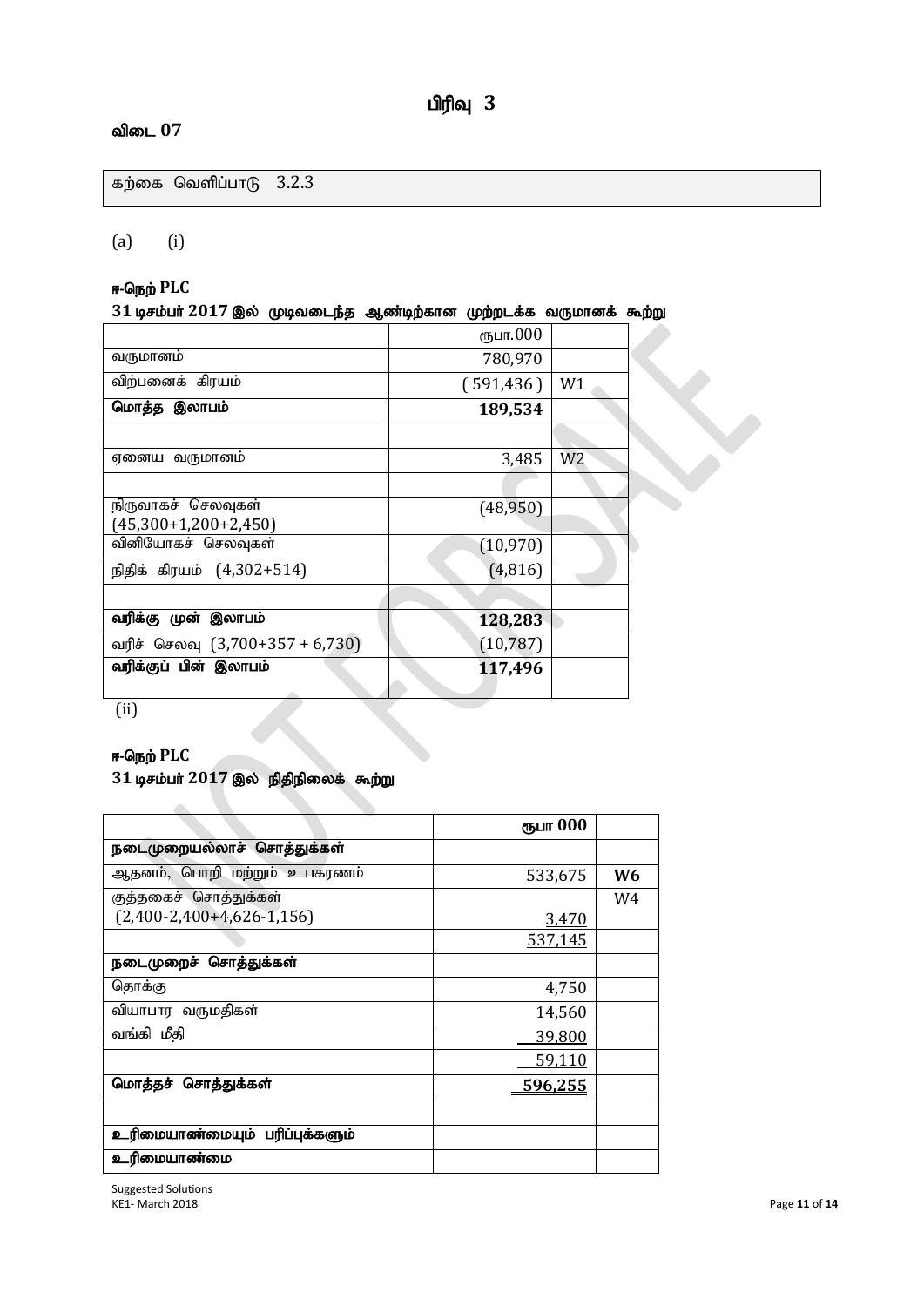| குறிப்பிடு மூலதனம்                         | 200,000        |  |
|--------------------------------------------|----------------|--|
| கைக்கொள் இலாபம்                            |                |  |
| $(191, 132 + 4, 000 + 117, 496)$           | 312,628        |  |
| மீள்மதிப்பு ஒதுக்கம்                       | 33,500         |  |
|                                            | 546,128        |  |
| நடைமுறையல்லாப் பரிப்புக்கள்                |                |  |
| பிற்போடப்பட்ட வரிப் பரிப்பு $(24,300+357)$ | 24,657         |  |
| குத்தகைக் கடன்கொடுத்தோர்                   | 1,951          |  |
|                                            | 26,608         |  |
| நடைமுறைப் பரிப்புக்கள்                     |                |  |
| வியாபார சென்மதிகள்                         | 12,350         |  |
| அட்டுறு செலவுகள்                           | 3,650          |  |
| செலுத்தவெண்டிய வருமான வரி                  | 6,730          |  |
| குத்தகைக் கடன்கொடுத்தோர்                   | 789            |  |
|                                            | 23,519         |  |
| மொத்த உரிமையாண்மையும் பரிப்புக்களும்       | <u>596.255</u> |  |

| செய்முறை 1 – விற்பனைக்  கிரயம்             | ரூபா'000 |
|--------------------------------------------|----------|
| ஆரம்பத் தொக்கு                             | 5,600    |
| கொள்வனவு                                   | 589,430  |
| கழி: இறுதித் தொக்கு                        | 4,750    |
|                                            | 590,280  |
| எந்திர தேய்மானம்                           | 1,156    |
|                                            | 591,436  |
| செய்முறை 2 – ஆதன விற்பனை                   | ரூபா'000 |
| பெற்ற விற்பனைத் தொகை                       | 65,000   |
| <u>கழி: முன்கொணரற்  தொகை</u>               |          |
| மீள்மதிப்புப் பெறுமதி 31.12.2015<br>70,000 |          |
| விற்பனைவரை திரள் தேய்மானம்<br>(8, 485)     |          |
| $(70,000/16.5*2)$                          |          |
| முன்கொணரற் தொகை 31.12.17                   | 61,515   |
| விற்பனையிலிருந்தான இலாபம்                  | 3,485    |
|                                            |          |
| (c)<br>செய்முறை 3 – பிற்போடப்பட்ட வரி      | ரூபா'000 |
| கணக்கீட்டுத் தளம்                          | 20,400   |
| வரித் தளம்                                 | 19,125   |
| $(25,500/8*6)$                             |          |
| தற்காலிக வித்தியாசம்                       | 1,275    |
| பிற்போட்ட வரிப் பரிப்பு (1,275*28%)        | 357      |

 $\sim$ 

(b)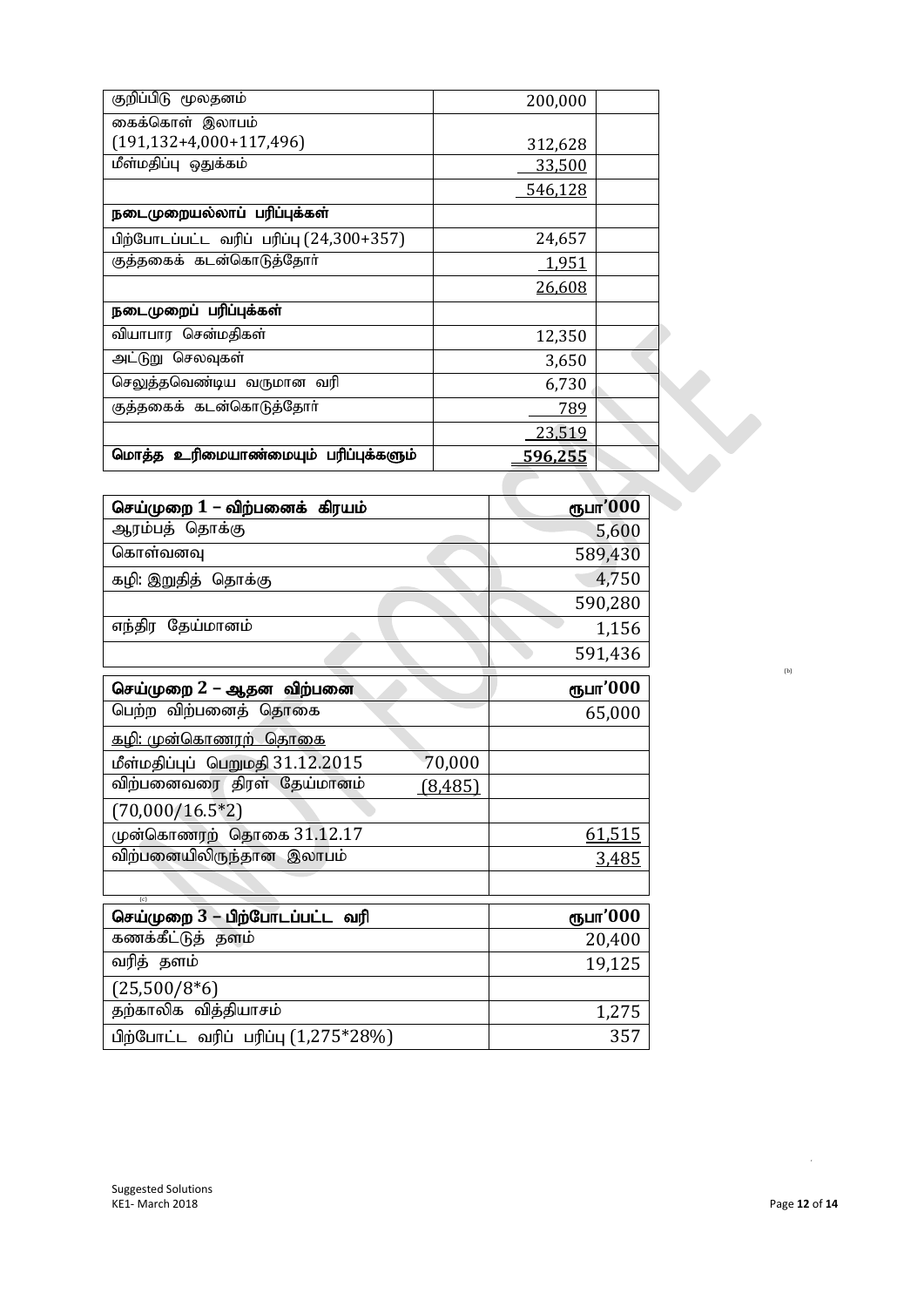| செய்முறை 4 – நிதிக் குத்தகை                              | ரூபா'000 |  |
|----------------------------------------------------------|----------|--|
| செலுத்தவேண்டிய மொத்தத் தொகை                              | 6,000    |  |
| உடன் கொடுப்பனவு                                          | 1,200    |  |
| செலுத்தவேண்டிய மீதி                                      | 4,800    |  |
|                                                          |          |  |
| எந்திரத்தின் சீா்மதிப்பு                                 | 5,000    |  |
| குறைந்த தொகை                                             | 4,626    |  |
| (Dr. குத்தகைச்  சொத்து, Cr. குத்தகை  கடன்  கொடுனர்)      |          |  |
| உடன் கொடுப்பனவும் முதலாவது<br>தவணைக் கொடுப்பனவும்        |          |  |
| (Dr. குத்தகைக்  கடன்கொடுனர், Cr. குத்தகைச்  சொத்துக்கள்) |          |  |
| குத்தகைக் கடன்கொடுனா் இறுதி மீதி                         | 2,740    |  |
| $(4,626 - 2,400 + 514)$                                  |          |  |
| நடைமுறைப் பரிப்பு (2,739.9-                              | 789      |  |
| 1,950.885)                                               |          |  |
| நடைமுறையல்லாப் பரிப்பு                                   | 1,951    |  |
|                                                          |          |  |
| தேய்மானம்                                                | 1,156    |  |
| (4,626/4)                                                |          |  |
| (Dr. விற்பனைக் கிரயம், Cr. குத்தகைச்                     |          |  |
| சொத்துக்கள்)                                             |          |  |
| ஆண்டிற்கான நிதிக் கிரயம்                                 |          |  |
|                                                          | 514      |  |
|                                                          |          |  |
|                                                          |          |  |

| செய்முறை 5 – குத்தகை வட்டிக் கணிப்பீடு |                    |                   |                             |                    |
|----------------------------------------|--------------------|-------------------|-----------------------------|--------------------|
| ஆண்டு                                  | ஆரம்ப மீதி<br>ரூபா | 15% வட்டி<br>ιҧ⊔п | தவணைக<br>கொடுப்பனவு<br>ரூபா | இறுதி மீதி<br>₹ҦШП |
| 2017                                   | 3,426,000          | 513,900           | (1,200,000)                 | 2,739,900          |
| 2018                                   | 2,739,900          | 410,985           | (1,200,000)                 | 1,950,885          |

ரூபா'000

| செய்முறை 6<br>ஆதனம், பொறி மற்றும் உபகரணம் |                                 |                                              |                           |                                            |
|-------------------------------------------|---------------------------------|----------------------------------------------|---------------------------|--------------------------------------------|
|                                           | $2017$ டிசம்பர்<br>31இல் கிரயம் | $2017$ டிசம்பர்<br>31 இல் திரள்<br>தேய்மானம் | விற்பனை<br>W <sub>2</sub> | 2017 டிசம்பர் 31<br>இல் ஏட்டுப்<br>பெறுமதி |
| காணி                                      | 340,000                         |                                              |                           | 340,000                                    |
| கட்டிடம்                                  | 102,560                         | 34,260                                       | (61, 515)                 | 6,785                                      |
| பொறியும்<br>எந்திரமும்                    | 144,330                         | 25,780                                       |                           | 118,550                                    |
| மோட்டார் வாகனம்                           | 120,680                         | 52,340                                       |                           | 68,340                                     |
|                                           |                                 |                                              |                           | 533,675                                    |

#### $($ மொத்தம் 20 புள்ளிகள்)